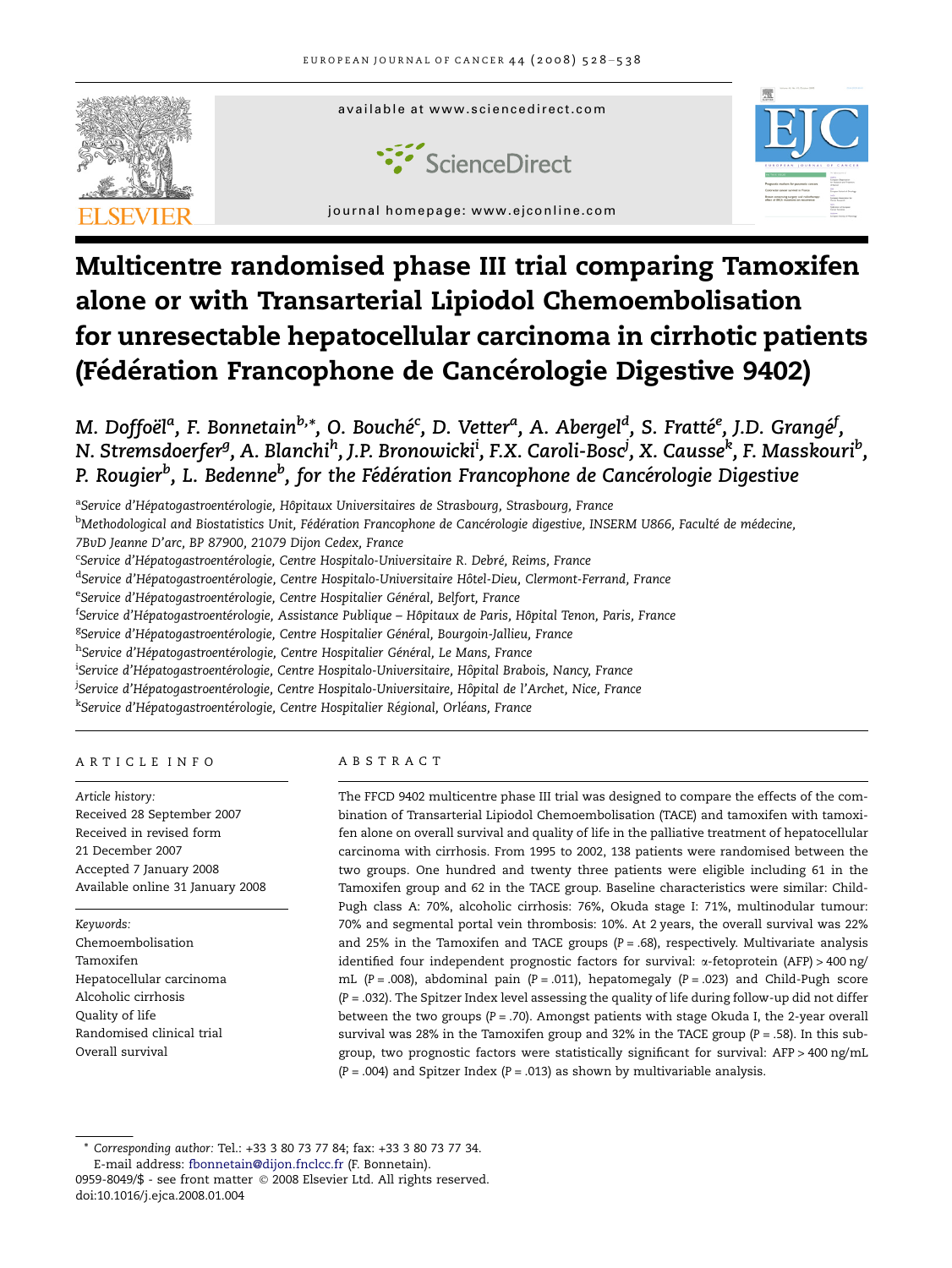In conclusion, this study suggests that TACE improves neither the survival nor the quality of life in patients with HCC and cirrhosis.

© 2008 Elsevier Ltd. All rights reserved.

## <span id="page-1-0"></span>1. Introduction

The prognosis of hepatocellular carcinoma (HCC) is poor because curative therapies are dedicated to a small proportion of patients with early stage of the disease. $1$  At intermediate or advanced stages there is no standard treatment. $1,2$  Transarterial Lipiodol Chemoembolisation (TACE) is a controversial intervention with still uncertain efficacy, $3-9$  even if the two most recent randomised controlled clinical trials (RCT) identi-fied overall survival (OS) benefit.<sup>[8,9](#page-9-0)</sup> Two meta-analyses  $10,11$ 

showed that chemoembolisation significantly improved OS although a third meta-analysis<sup>12</sup> failed to demonstrate a significant advantage. The efficacy of antiestrogen therapy in advanced HCC is also controversial. In the early 1990s, a positive effect was attributed to tamoxifen.<sup>[13,14](#page-9-0)</sup> However, the recent meta-analyses of Llovet and colleagues $^{11}$  and Nowak and colleagues<sup>15</sup> and a large RCT,<sup>16</sup> concluded that tamoxifen therapy did not provide any significant survival benefit.

Thus, we conducted a French multicentre randomised controlled phase III trial to compare the effect of the



Fig. 1 – Trial flow-chart.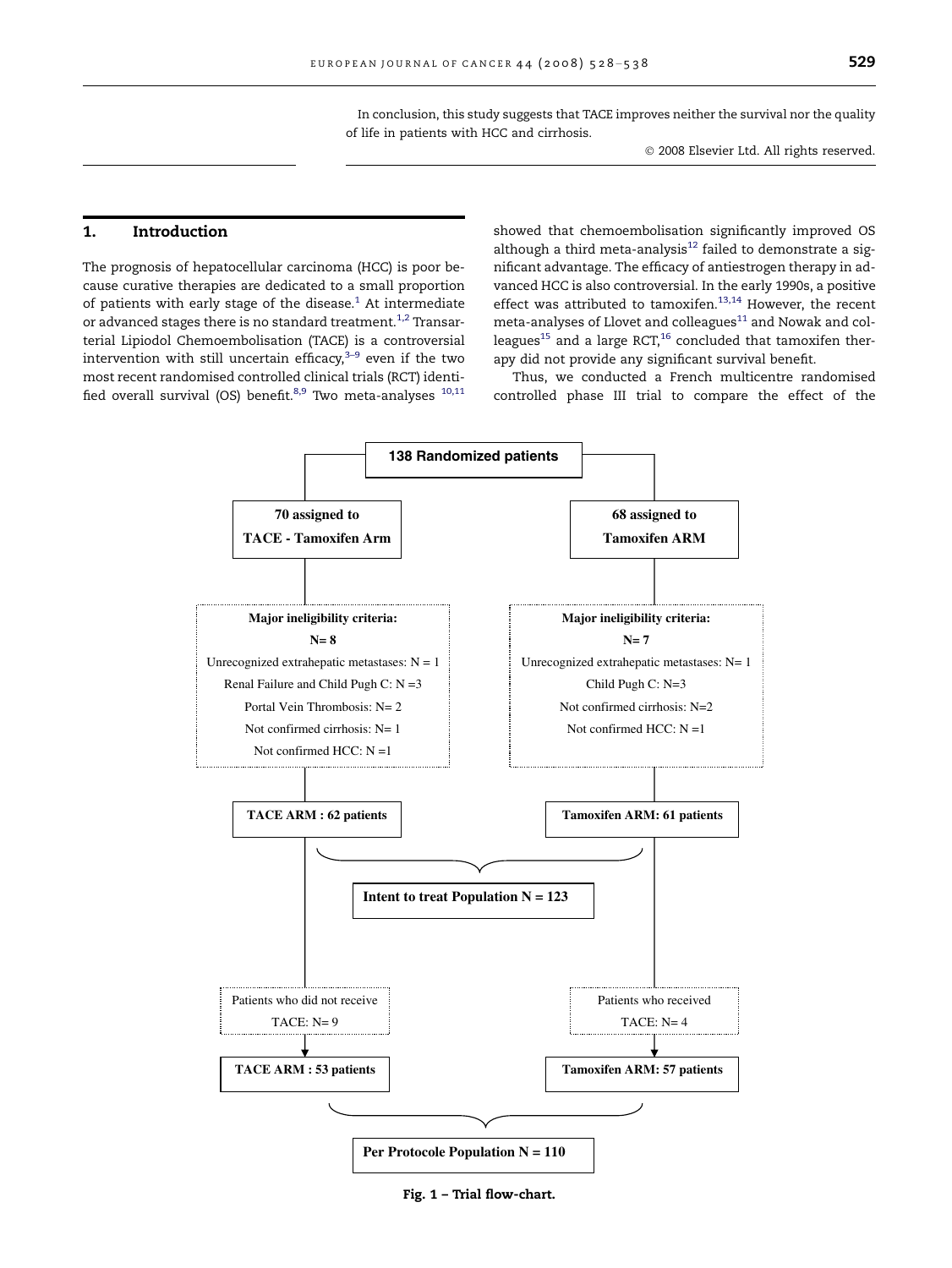## <span id="page-2-0"></span>Table 1 – Baseline characteristics of patients in the TACE and the Tamoxifen groups

|                                                                        | TACE group,        | Tamoxifen          |
|------------------------------------------------------------------------|--------------------|--------------------|
|                                                                        | $N = 62$           | group, $N = 61$    |
| Demography                                                             |                    |                    |
| Age, years <sup>a</sup>                                                | 64.9(7.3)          | 63.9(7.0)          |
| Sex, men                                                               | 52 (84)            | 55 (90)            |
| Causes of cirrhosis                                                    |                    |                    |
| Alcohol                                                                | 45 (73)            | 48 (79)            |
| Hepatitis C virus                                                      | 6(10)              | 7(11)              |
| Hepatitis B virus                                                      | 3(5)               | 3(5)               |
| Other                                                                  | 7(11)              | 3 (5)              |
| Tumour-related symptoms                                                |                    |                    |
| Jaundice                                                               | 3(5)               | 7 (11)             |
| Ascitis                                                                | 8 (13)             | 8(13)              |
| Abdominal pain                                                         | 13 (21)            | 10 (16)            |
| Hepatomegaly                                                           | 41 (66)            | 39 (64)            |
| Biochemistry                                                           |                    |                    |
| Serum bilirubin <sup>a</sup> (mg/L)                                    | 15.3(9.9)          | 14.4 (9.1)         |
| Prothrombin activity <sup>a</sup> (%)                                  | 78.9 (10.9)        | 80.9 (12.5)        |
| Serum albumin <sup>a</sup> (g/L)                                       | 37.1(5.7)          | 38.1(5.8)          |
| α-Foetoprotein                                                         | 188 (353)          | 153 (296)          |
| concentrations <sup>a</sup> (ng/mL)                                    |                    |                    |
| Tumour stage                                                           |                    |                    |
| Uninodular                                                             | 20 (32)            | 17 (28)            |
| Multinodular                                                           |                    |                    |
| Unilateral <sup>b</sup>                                                | 15 (24)            | 20 (33)            |
| Bilateral <sup>b</sup>                                                 | 27 (44)            | 24 (39)            |
| Disease characteristics                                                |                    |                    |
| Child-Pugh class                                                       |                    |                    |
| Α                                                                      | 46 (74)            | 40 (68)            |
| B                                                                      | 16 (26)            | 19 (32)            |
| Okuda stage                                                            |                    |                    |
| I<br>$_{\rm II}$                                                       | 46 (74)            | 42 (69)            |
| Diameter main nodule $\geqslant 5$ cm                                  | 16 (26)<br>36 (58) | 19 (31)<br>41 (67) |
| Involved liver volume > 50%                                            | 8 (13)             | 7 (11)             |
| Segmental portal thrombosis                                            | 7(11)              | 6(10)              |
|                                                                        |                    |                    |
| Performance and quality of life<br>WHO <sup>c</sup> performance status |                    |                    |
| 0                                                                      | 18 (33)            | 27 (49)            |
| $\mathbf{1}$                                                           | 32 (58)            | 26 (47)            |
| $\overline{2}$                                                         | 4 (7)              | 2(4)               |
| $3 - 4$                                                                | 1(2)               | 0(0)               |
| Missing                                                                | $\overline{7}$     | 6                  |
|                                                                        | $N = 48$           | $N = 46$           |
| Spitzer QoL Index <sup>a</sup>                                         | 8.33(1.4)          | 8.78(1.3)          |
| a Mean (SD).                                                           |                    |                    |
| b 1 or 2 lobes.                                                        |                    |                    |
| c World Health Organization.                                           |                    |                    |

TACE-tamoxifen with tamoxifen alone on OS and quality of life (QoL) in patients with unresectable HCC.

# 2. Patients and methods

#### 2.1. Selection of patients

Inclusion criteria were patients with liver cirrhosis (diagnosis of cirrhosis was obtained by histopathology, clinical presentation or laboratory findings) and unresectable HCC based on biopsy, or persistently elevated serum a-fetoprotein (AFP) levels (>500 ng/mL) with one typical imaging finding (ultrasonography, CT scan or magnetic resonance imaging). These criteria were near from the Barcelona criteria. $<sup>1</sup>$  A signed in-</sup> formed consent was required.

Exclusion criteria were age older than 75 years, advanced liver disease (Child-Pugh class C), $17$  advanced HCC (Okuda stage III),<sup>[18](#page-9-0)</sup> portal vein thrombosis (trunk and primary branches) or arteriovenous shunting, extrahepatic metastases, renal failure (serum creatinine level >120 µmol/L or creatinine clearance <80 mL/s), platelet count <50  $\times$  10<sup>9</sup>/L, prothombin activity <50% and cardiac ejection fraction <35%.

#### 2.2. Randomisation

After checking the eligibility criteria, randomisation was performed at the Fédération Francophone de Cancérologie Digestive (FFCD) data centre in Dijon, France. A stratified by centre and Okuda stage minimisation procedure was used.<sup>[19](#page-9-0)</sup> The protocol was approved by the Comité Consultatif de Protection des Personnes dans la Recherche Biomédicale d'Alsace no. 1 (February 14, 1995) and endorsed by Good Clinical Practice.

#### 2.3. Treatment procedure

Tamoxifen was administered orally at a daily dose of 20 mg in both arms. TACE was prepared by mixing epirubicin 50 mg (Farmorubicine, Pharmacia SAS, Saint-Quentin-en-Yvelines, France) with 15 mL lipiodol (Lipiodol Ultrafluid, Laboratoire Guerbet, Aulnay-sous-Bois, France) in a volume ratio of 1:1. Embolisation was performed by injection of Gelfoam cubes. Following the procedure, patients received 3–4 L/d of intravenous fluid, i.v. furosemide and analgesics if needed. Ceftriaxone (2 g/d) was administered intravenously for 2–3 d and then orally for 7–8 d. The first course of TACE was performed within 7 d following randomisation. TACE was repeated every 2 months until tumour stabilisation (stable size of the lipiodol deposition zones by two consecutive CT scans or prolonged normalisation of serum AFP levels). After checking for the absence of hepatic insufficiency, an additional TACE was performed following a 2-month period for

| Table 2 - Reasons for stopping treatment in the TACE and<br>the Tamoxifen groups |                                 |                                      |  |  |
|----------------------------------------------------------------------------------|---------------------------------|--------------------------------------|--|--|
|                                                                                  | TACE group,<br>$N = 62$<br>N(%) | Tamoxifen<br>group, $N = 61$<br>N(%) |  |  |
| Death                                                                            | 19 (33)                         | 42 (79)                              |  |  |
| Liver failure                                                                    | 11 (19)                         | 3(6)                                 |  |  |
| Patient refusal                                                                  | 8(14)                           | 1(2)                                 |  |  |
| Arterial hepatic<br>obstruction                                                  | 7(12)                           | 0(0)                                 |  |  |
| Portal thrombosis                                                                | 5(9)                            | 2(4)                                 |  |  |
| Drop out                                                                         | 1(2)                            | 2(4)                                 |  |  |
| $>10$ courses of TLC                                                             | 1(2)                            | 0(0)                                 |  |  |

Patients could have more than one reason for treatment stopping.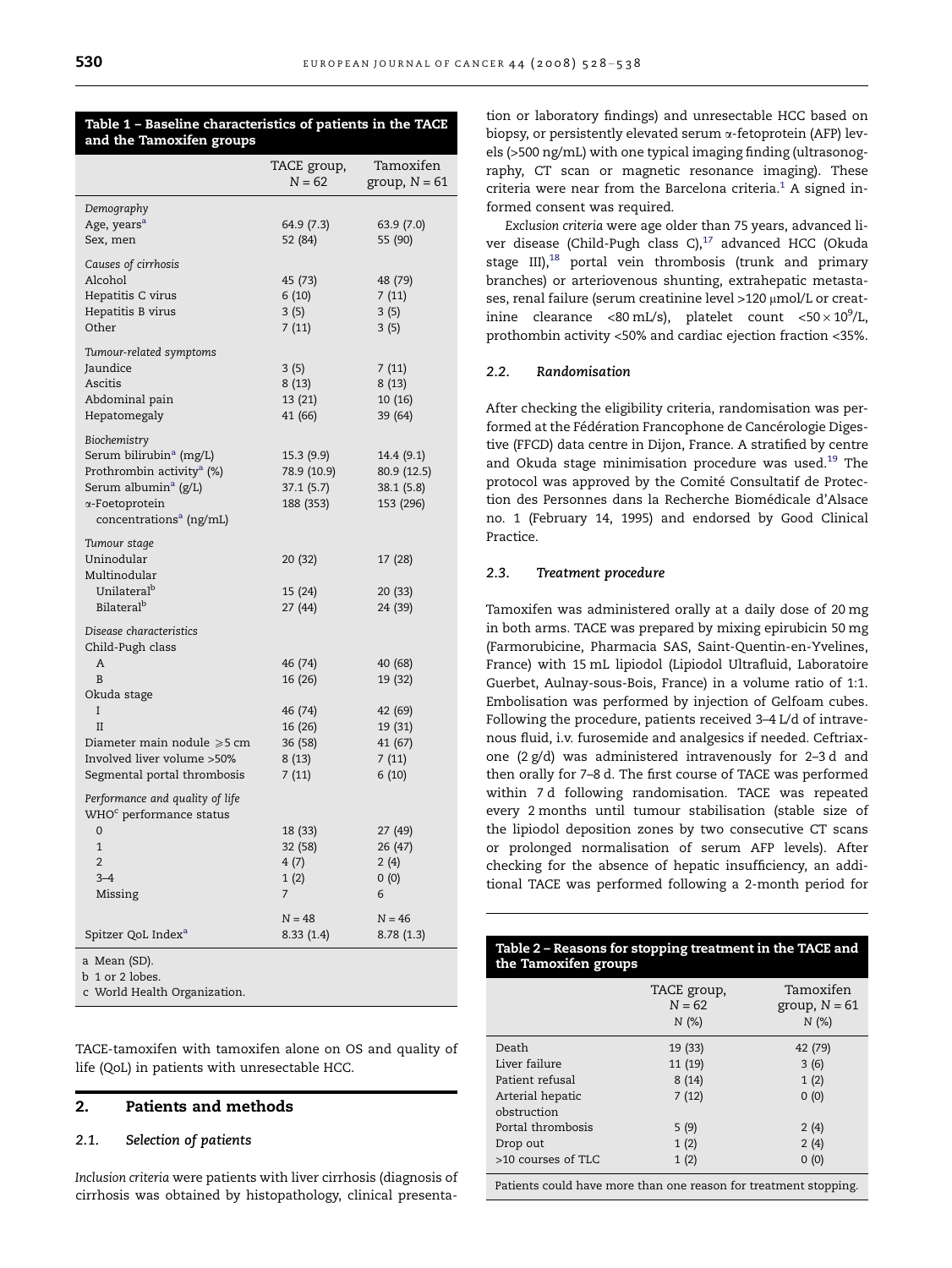<span id="page-3-0"></span>

Fig. 2 – Overall survival amongst Okuda I and II patients in the TACE and the Tamoxifen groups (intent-to-treat N = 123).

all patients. Later on, courses were repeated following 4 months and then every 6 months. When serum AFP level and/or tumour size increased again, TACEs were again repeated every 2 months. TACE was stopped according to patient's refusal, no lipiodol retention on CT scan after the third course, poor hepatic function (Child-Pugh class C), extrahepatic spread (except pedicular lymph nodes), occlusion of the main portal vein, irreversible hepatic arterial occlusion and >10% decrease in cardiac ejection fraction. Whatever the outcome, the total number of TACEs was limited to 10. Tamoxifen was discontinued in case of intolerance or vascular event.

#### 2.4. Assessment of outcome

The primary end-point was OS calculated from the date of randomisation until death (all causes) or last follow-up.

Secondary end-point was QoL evaluated by the Spitzer QoL Index $20,21$  every 2 months during 3 years until stopping the treatment or until 10 cures of TACE was done and then every 3 months until death. A score of 0 (worst) to 10 (best) was calculated following the assessment of five dimensions related to activity, daily life, health perceptions, social support and behaviour.

The Spitzer Index was assessed by the patient or the clinician to prevent missing data due to cancer progression and/or poor health status.<sup>22-28</sup>

## 2.5. Follow-up

For both arms, patients were followed up 1 month post-randomisation and then every 2 months during 3 years or until completion of 10 TACEs. Complete physical examination, liver function tests, prothrombin activity, serum AFP, renal function, intercurrent events and Child-Pugh score were collected. Ultrasonography, CT scan and cardiac ejection fraction were performed every 3 months, and bone scintigraphy every 6 months. TACE-related adverse effects were recorded within 2 weeks following the procedure.

#### 2.6. Statistical analysis

Our study was initially designed to detect an increase in 2-year OS amongst Okuda I patients (74 patients per arm) and in 1-year OS amongst Okuda II patients (54 patients per arm) from 20% in the tamoxifen regimen to 40% in the chemoembolisation arm (bilateral type I error = 5% and type 2 error = 20%). Post hoc due to the slow recruitment, the trial was designed to test an increase in 2-year OS amongst Okuda I and Okuda II patients from 15% in the tamoxifen arm to 35% in the TACE arm. It was required to observe 90 events and to include 120 patients in 7 years.

Data were analysed with Stata v8 software on an intent-totreat principle (excluding patients with major non-eligibility criteria). At inclusion, the clinical variables and prognostic factors were described as mean (standard deviation) or frequencies.

Survival curves were estimated using Kaplan–Meier meth- $od<sup>29</sup>$  $od<sup>29</sup>$  $od<sup>29</sup>$  and compared by the log-rank test. Univariate relative hazard ratio and 95% confidence interval (CI) were calculated using Cox's proportional hazards model.<sup>30</sup> Univariate significant clinical factors ( $P \le 0.05$ ) and randomisation stratification criteria (Okuda Stage and centre dichotomised according to median of the number of included patient per centre) were retained for multivariate Cox analysis.

As exploratory analysis, the same analyses were repeated amongst the Okuda I (univariate and multivariate) and II subgroups (univariate).

As confirmatory analyses, OS was also compared amongst per-protocol (patients who receive at least one dose of randomised treatment) and amongst all included population (full intent-to-treat analysis including eligible and non-eligible patients).

QoL was compared at baseline and then longitudinally by a mixed model analysis of variance for repeated measurement with first-order autoregressive correlation matrix including time effect, treatment and Okuda stage.<sup>[31](#page-10-0)</sup> Using Kaplan-Meier estimate, we calculated the time until definitive global health score deterioration defined as the time between ran-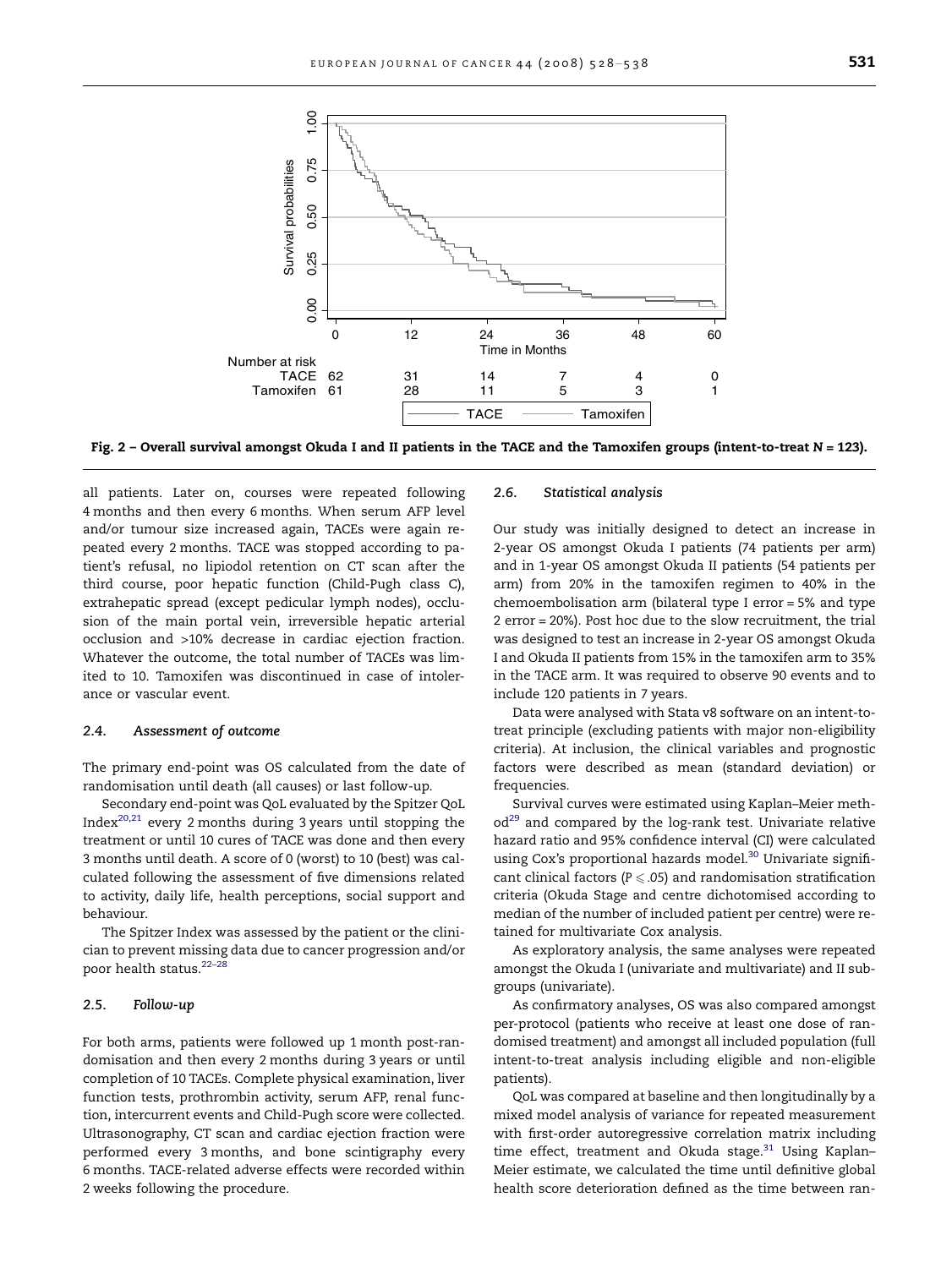<span id="page-4-0"></span>

| Table 3 - Univariate analysis of overall survival amongst Okuda I and II patients |           |                                     |                                                           |             |
|-----------------------------------------------------------------------------------|-----------|-------------------------------------|-----------------------------------------------------------|-------------|
|                                                                                   | ${\bf N}$ | Median overall<br>survival (months) | Relative hazard of death<br>[confidence interval, CI 95%] | P, log-rank |
| Treatment                                                                         |           |                                     |                                                           |             |
| Tamoxifen                                                                         | 61        | 11.0                                | $\mathbf{1}$                                              | .68         |
| <b>TLC</b>                                                                        | 62        | 13.8                                | $.93$ [.6-1.3]                                            |             |
| Okuda stage                                                                       |           |                                     |                                                           |             |
| I                                                                                 | 88        | 15.1                                | $1\,$                                                     | < .0001     |
| $\rm II$                                                                          | 35        | 4.3                                 | $2.48$ [1.6-3.7]                                          |             |
| α-Fetoprotein (AFP)                                                               |           |                                     |                                                           |             |
| $<$ 400 ng/mL                                                                     | 85        | 14.7                                | $\mathbf{1}$                                              | < .0001     |
| $\geqslant\!400\,\mathrm{ng/mL}$                                                  | 37        | 6.4                                 | $2.56$ [1.7-3.9]                                          |             |
| Child-Pugh class                                                                  |           |                                     |                                                           |             |
| Α                                                                                 | 86        | 15.7                                | $\mathbf{1}$                                              | .0001       |
| B                                                                                 | 35        | 6.4                                 | $2.17$ [1.4-3.3]                                          |             |
| Abdominal pain                                                                    |           |                                     |                                                           |             |
| Absent                                                                            | 100       | 14.2                                | $\mathbf{1}$                                              | .0001       |
| Present                                                                           | 23        | 5.8                                 | $2.65$ [1.6-4.4]                                          |             |
| Bilirubin serum                                                                   |           |                                     |                                                           |             |
| $\leqslant$ 30 mg/L                                                               | 112       | 12.5                                | $\mathbf{1}$                                              | .0001       |
| $>30$ mg/L                                                                        | 11        | 2.4                                 | $3.38$ [1.8-6.4]                                          |             |
|                                                                                   |           |                                     |                                                           |             |
| Ascite                                                                            |           |                                     |                                                           |             |
| Absent                                                                            | 107<br>16 | 12.5<br>3.9                         | $\mathbf{1}$                                              | .01         |
| Present                                                                           |           |                                     | $1.93$ [1.1-3.3]                                          |             |
| WHO performance status                                                            |           |                                     |                                                           |             |
| $\mathbf 0$                                                                       | 45        | 18.0                                | $\mathbf{1}$                                              |             |
| $1 - 4$                                                                           | 65        | 7.6                                 | $1.63$ [1.1-2.4]                                          | .015        |
| Spitzer Index <sup>a</sup>                                                        | 94        |                                     | .66 $[-6 - .8]$                                           | < .0001     |
| Diameter main tumour                                                              |           |                                     |                                                           |             |
| $<$ 5 cm                                                                          | 46        | 16.0                                | $1\,$                                                     | .013        |
| $\geqslant 5\;cm$                                                                 | 77        | 8.1                                 | $1.62$ [1.1-2.4]                                          |             |
| Hepatomegaly                                                                      |           |                                     |                                                           |             |
| Absent                                                                            | 43        | 17.3                                | $\mathbf{1}$                                              | .03         |
| Present                                                                           | 80        | 8.4                                 | $1.55$ [1.0-2.3]                                          |             |
| Involved liver volume > 50%                                                       |           |                                     |                                                           |             |
| No                                                                                | 108       | 12.5                                | $1\,$                                                     | .041        |
| Yes                                                                               | 15        | 4.0                                 | $1.78$ [1.0-3.1]                                          |             |
| Albumin serum                                                                     |           |                                     |                                                           |             |
| $\leqslant$ 30 g/L                                                                | 16        | $7.6\,$                             | $\mathbf{1}$                                              | .08         |
| $>30 g/L$                                                                         | 107       | 12.1                                | $.63$ $[-4-1.1]$                                          |             |
|                                                                                   |           |                                     |                                                           |             |
| Alcoholic cirrhosis<br>Absent                                                     | 29        | 11.6                                | $1\,$                                                     | .21         |
| Present                                                                           | 93        | 11.5                                | $1.33$ $[.8 - 2.1]$                                       |             |
|                                                                                   |           |                                     |                                                           |             |
| Centre                                                                            |           |                                     |                                                           |             |
| >6 included patients                                                              | 103       | 12.1                                | $1\,$                                                     | .34         |
| $\leqslant 6$ included patients                                                   | 20        | 8.2                                 | $1.28$ [.8-2.1]                                           |             |
| Segmental portal vein thrombosis                                                  |           |                                     |                                                           |             |
| Absent                                                                            | 107       | 11.3                                | $1\,$                                                     | .43         |
| Present                                                                           | 13        | 17.3                                | $.78$ [.4-1.4]                                            |             |
| Localisation                                                                      |           |                                     |                                                           |             |
| Uninodular                                                                        | 37        | 15.7                                | $1\,$                                                     | .47         |
| multinodular                                                                      | 86        | $11.0\,$                            | $1.16$ [.8-1.7]                                           |             |
| Age                                                                               |           |                                     |                                                           |             |
| <65 years                                                                         | 58        | 11.8                                | $1\,$                                                     | .69         |
| $\geqslant$ 65 years                                                              | 65        | 11.3                                | $.93$ [.6-1.3]                                            |             |
|                                                                                   |           |                                     |                                                           |             |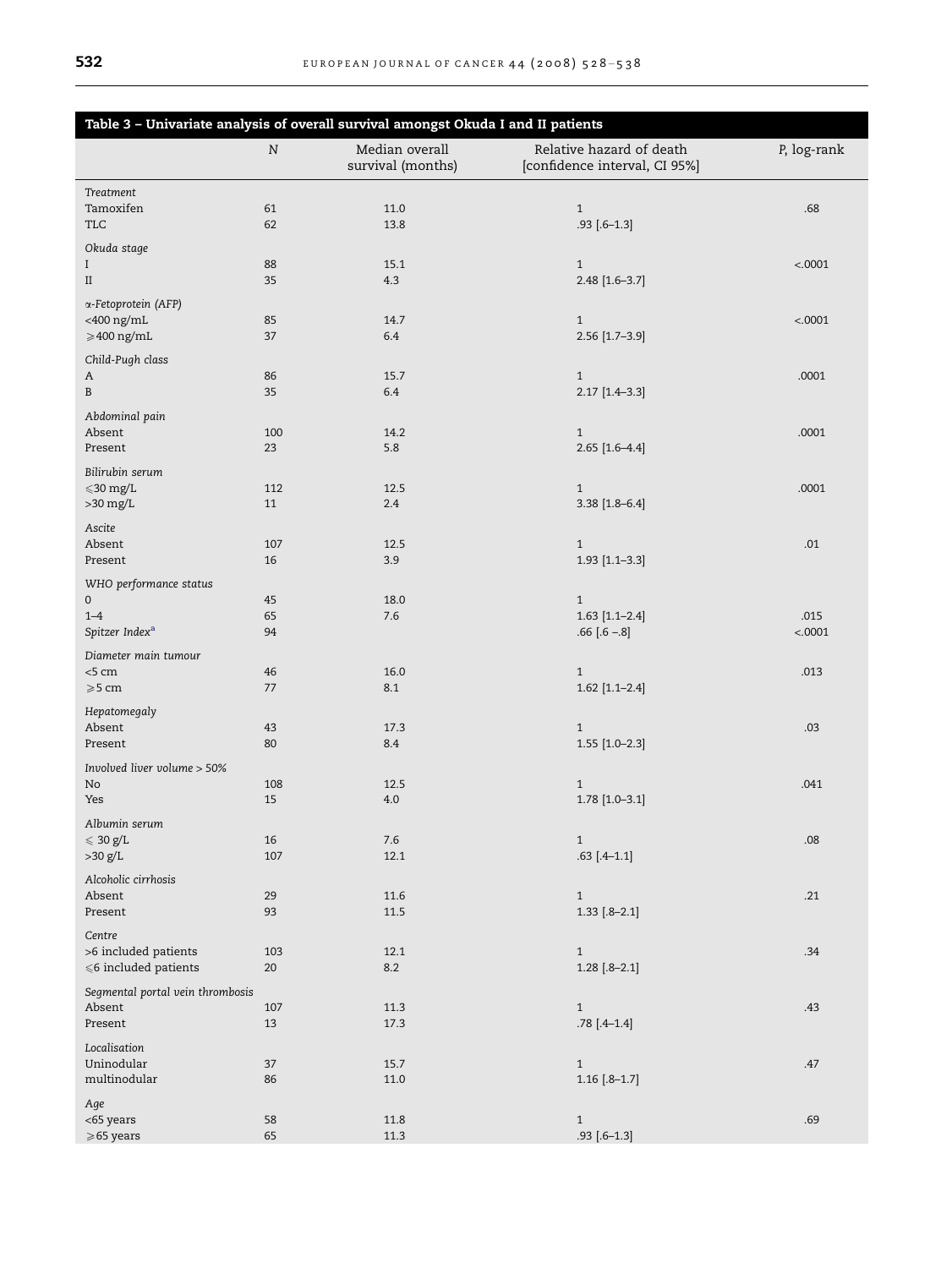<span id="page-5-0"></span>

| Table 3 – <i>continued</i>                                                                                               |     |                                     |                                                           |             |  |
|--------------------------------------------------------------------------------------------------------------------------|-----|-------------------------------------|-----------------------------------------------------------|-------------|--|
|                                                                                                                          | N   | Median overall<br>survival (months) | Relative hazard of death<br>[confidence interval, CI 95%] | P, log-rank |  |
| Sex                                                                                                                      |     |                                     |                                                           |             |  |
| Men                                                                                                                      | 107 | 11.5                                |                                                           | .97         |  |
| Women                                                                                                                    | 16  | 12.6                                | $.94$ [.5-1.7]                                            |             |  |
| a Spitzer Index range from 0 to 10 and relative hazard of death was given for an increase of one point of Spitzer score. |     |                                     |                                                           |             |  |

domisation and the first score decrease without any further QoL score improvement or any further available QoL data. It was censored at the last follow-up in case of no score deterioration.

# 3. Results

From May 1995 to June 2002, 138 patients in 15 French centres were randomly assigned to the TACE group (70 patients) or the Tamoxifen group (68 patients). Eligible patients were 62 in the TACE group and 61 in the Tamoxifen group ([Fig. 1\)](#page-1-0). The two groups were well balanced with respect to demographic, clinical or biological characteristics [\(Table 1\)](#page-2-0). The majority of patients (76%) had alcoholic cirrhosis with well-compensated liver function (Child-Pugh class A: 70%) and Okuda stage I (71%) with multinodular tumour (70%).

# 3.1. Chemoembolisation treatment and adverse events

In the TACE group, 9 patients did not receive at least one course and 53 patients underwent TACE with a mean number of courses per patient of 2.8 (SD: 2.3). In the Tamoxifen group 1 patient received two courses and 3 patients five courses of TACE. The most common adverse effects, occurring at least

| Table 4 - Multivariate analysis of overall survival amongst Okuda I and II patients and Okuda I patients                 |                                              |       |                                    |                    |  |
|--------------------------------------------------------------------------------------------------------------------------|----------------------------------------------|-------|------------------------------------|--------------------|--|
|                                                                                                                          | P multivariate Cox<br>Okuda I/II RR [CI 95%] |       | Okuda I RR [CI 95%]                | P multivariate Cox |  |
|                                                                                                                          | $N = 93$                                     |       | $N = 67$                           |                    |  |
| Treatment<br>Tamoxifen<br><b>TLC</b>                                                                                     | $\mathbf{1}$<br>$0.78$ [0.5-1.3]             | 0.32  | $\mathbf{1}$<br>$0.78$ [0.4-1.4]   | 0.43               |  |
| Okuda stage<br>$\mathbf{I}$<br>$_{\rm II}$                                                                               | $\mathbf{1}$<br>$1.14$ [0.6-2.1]             | 0.69  |                                    |                    |  |
| AFP<br>$<$ 400 ng/mL<br>$\geqslant$ 400 ng/mL                                                                            | $\mathbf{1}$<br>$2.11$ [1.2-3.7]             | 0.008 | $\mathbf{1}$<br>$3.53$ [1.7-7.3]   | 0.001              |  |
| Abdominal pain<br>Absent<br>Present                                                                                      | $\mathbf{1}$<br>$2.36$ [1.2-4.6]             | 0.011 | $\mathbf{1}$<br>$2.28$ [0.9-5.5]   | 0.068              |  |
| Hepatomegaly<br>Absent<br>Present                                                                                        | $\mathbf{1}$<br>$1.74$ [1.1-2.8]             | 0.025 | $\mathbf{1}$<br>$1.31$ [0.8-2.3]   | 0.32               |  |
| Child-Pugh class<br>A<br>B                                                                                               | $\mathbf{1}$<br>$1.97$ [1.1-3.4]             | 0.017 | $\mathbf{1}$<br>$1.84 [0.9 - 3.6]$ | 0.077              |  |
| Centre<br>>6 included patients<br>$\leqslant$ 6 included patients                                                        | 1<br>$1.84$ [0.9-3.6]                        | 0.08  | $\mathbf{1}$<br>$2.36$ [1.0-5.6]   | 0.052              |  |
| Spitzer Index <sup>a</sup>                                                                                               | $0.87$ [0.7-1.1]                             | 0.25  | $0.71$ [0.5-0.9]                   | 0.022              |  |
| WHO performance status<br>$\mathbf{0}$<br>$1 - 4$                                                                        | $\mathbf{1}$<br>$1.22$ [0.7-2.1]             | 0.47  | $\mathbf{1}$<br>$.90 [0.5 - 1.7]$  | 0.74               |  |
| Diameter main tumour<br>$<$ 5 cm<br>$\geqslant$ 5 cm                                                                     | $\mathbf{1}$<br>$1.15$ [0.7-1.9]             | 0.59  | $\mathbf{1}$<br>$1.59$ [0.8-3.0]   | 0.16               |  |
| a Spitzer Index range from 0 to 10 and relative hazard of death was given for an increase of one point of Spitzer score. |                                              |       |                                    |                    |  |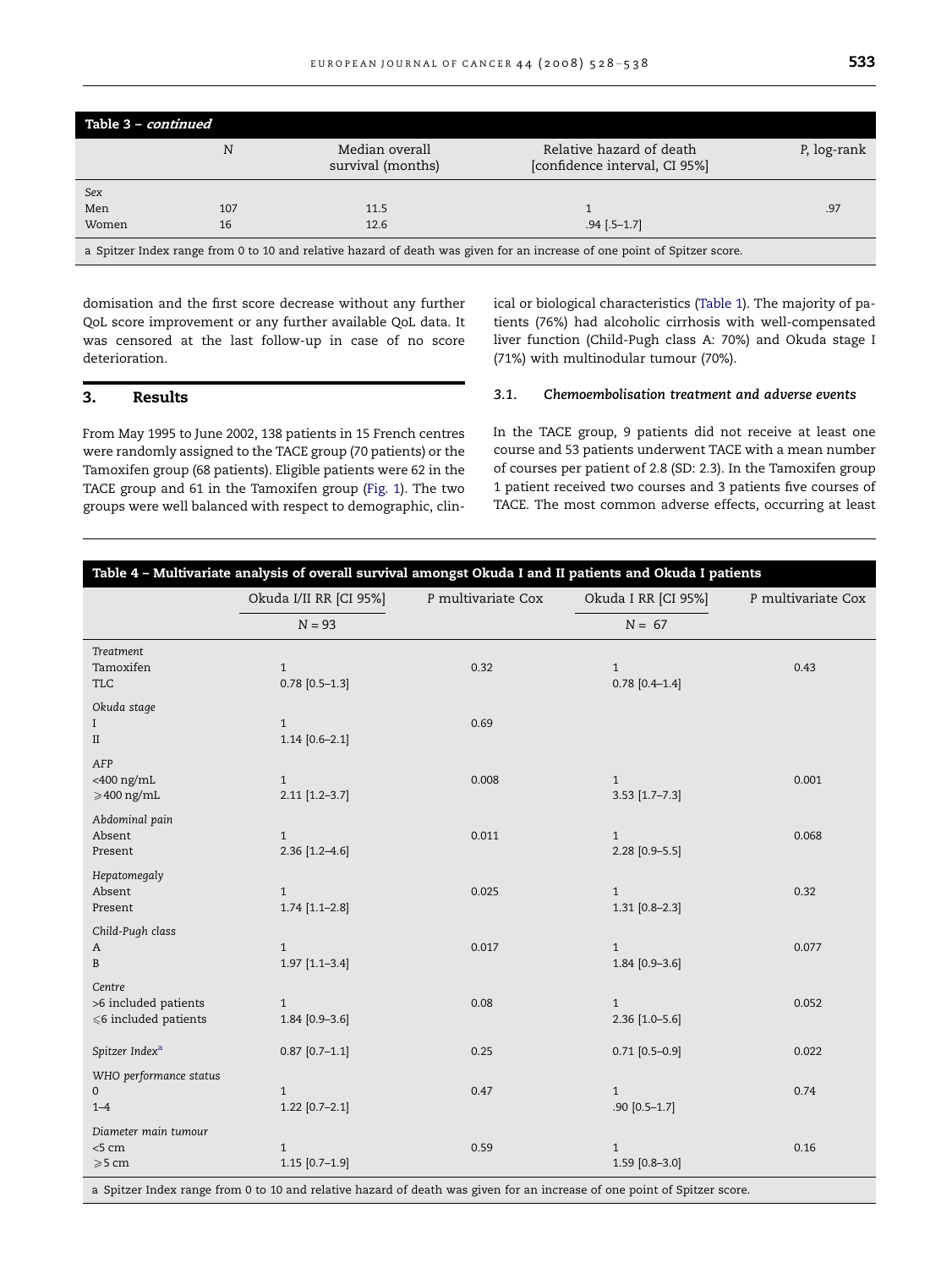<span id="page-6-0"></span>once, were fever (79%), abdominal pain (77%), liver failure defined as the determination of Child-Pugh score >9 (43%) and the increase of creatinine  $>120 \mu$ mol/L (17%).

The reasons for discontinuation of treatment are displayed in [Table 2](#page-2-0).

#### 4. Survival

## 4.1. Intent-to-treat analyses

By 1 August 2004, 58 and 56 had, respectively, died in the TACE and the Tamoxifen groups. The median follow-up was 12.4 months in the TACE group and 11.0 months in the Tamoxifen group. OS ([Fig. 2\)](#page-3-0) did not differ according to treatment arm  $(P = .68, log-rank test)$ . At 1 and 2 years, the survival rates were 51% (95% CI, 38–63%), and 25% (15–37%) in the TACE group and 46% (33–58%) and 22% (12–33%) in the Tamoxifen group (P = .68). The median OS was 13.8 months (95% CI, 7.6–16.8) in the TACE group and 11.0 months (95% CI, 7.3–15.1) in the Tamoxifen group.

Univariate analysis identified 12 significant prognostic factors ([Table 3](#page-4-0)) while multivariate Cox model highlighted four independent prognostic variables [\(Table 4\)](#page-5-0): AFP level (P = .008), abdominal pain (P = .011), hepatomegaly (P = .025) and Child-Pugh class  $(P = .017)$ .

### 4.2. Okuda I subgroup analyses (88 patients)

At the date of analyses, 42 (91%) and 38 (91%), respectively, died in the TACE and Tamoxifen arm. At 1 and 2 years, the



Fig. 3 – Overall survival amongst Okuda I patients in the TACE and the Tamoxifen groups (intent-to-treat  $N = 88$ ).



Fig. 4 – Overall survival amongst Okuda II patients in the TACE and the Tamoxifen groups (intent-to-treat N = 35).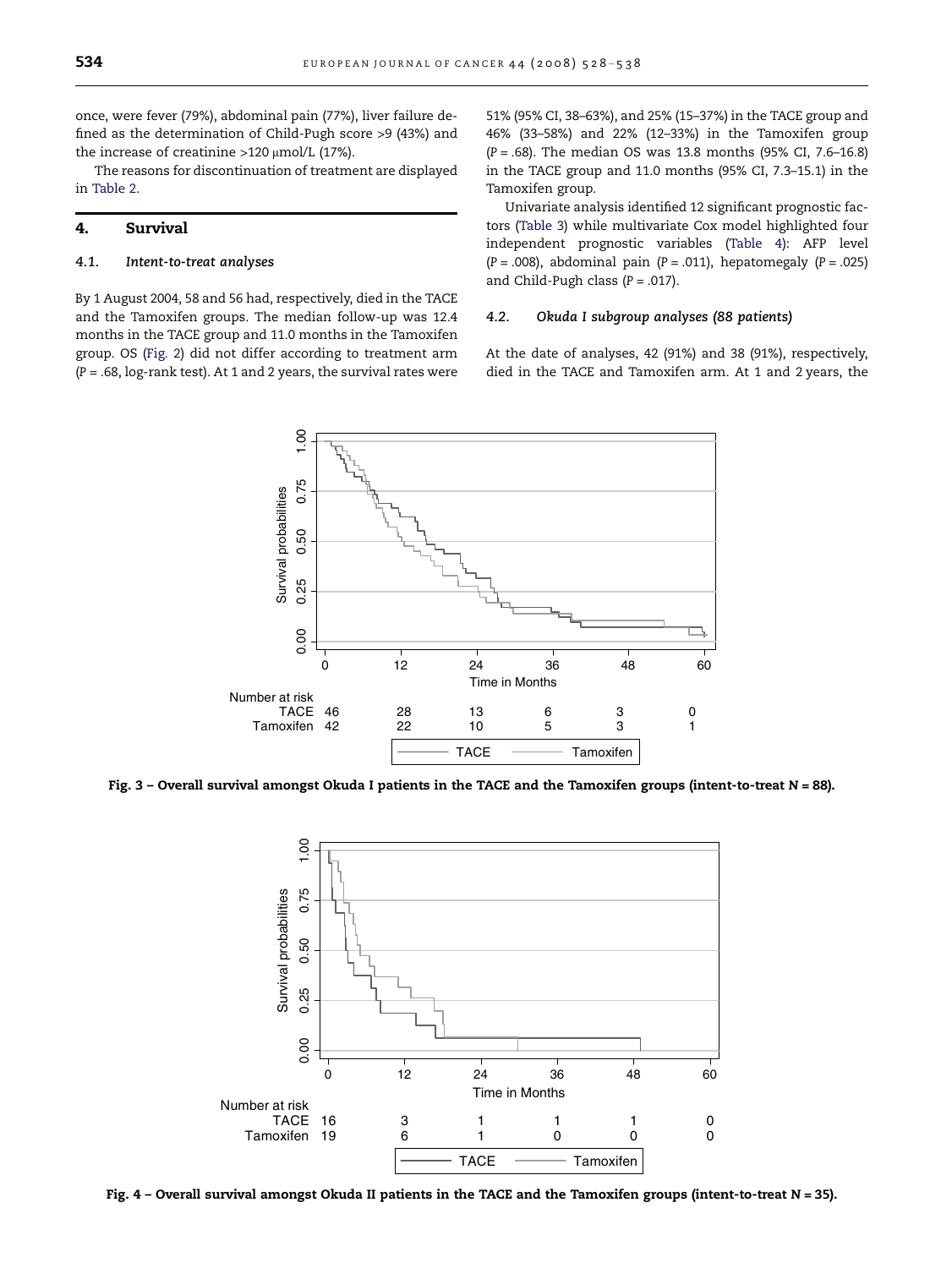## Table 5 – Complications present at the time of death in the TACE and the Tamoxifen groups

|                        | TACE group, $N = 62$     | Tamoxifen group, $N = 61$ |  |  |  |  |
|------------------------|--------------------------|---------------------------|--|--|--|--|
|                        | N(%)                     | N(%)                      |  |  |  |  |
| Hepatic failure        |                          |                           |  |  |  |  |
| N <sub>o</sub>         | 33(55)                   | 29 (48)                   |  |  |  |  |
| Yes                    | 27 (45)                  | 31 (52)                   |  |  |  |  |
| Cachexia               |                          |                           |  |  |  |  |
| N <sub>o</sub>         | 37(62)                   | 37(62)                    |  |  |  |  |
| Yes                    | 23 (38)                  | 23 (38)                   |  |  |  |  |
|                        | Extra hepatic metastasis |                           |  |  |  |  |
| No                     | 50 (83)                  | 51 (85)                   |  |  |  |  |
| Yes                    | 10 (17)                  | 9(15)                     |  |  |  |  |
| GI haemorrhage         |                          |                           |  |  |  |  |
| N <sub>o</sub>         | 51 (85)                  | 53 (88)                   |  |  |  |  |
| Yes                    | 9(15)                    | 7(12)                     |  |  |  |  |
| Portal vein thrombosis |                          |                           |  |  |  |  |
| N <sub>o</sub>         | 55 (92)                  | 51 (85)                   |  |  |  |  |
| Yes                    | 5(8)                     | 9(15)                     |  |  |  |  |
| Others                 |                          |                           |  |  |  |  |
| N <sub>o</sub>         | 42 (70)                  | 43 (72)                   |  |  |  |  |
| Yes                    | 18 (30)                  | 17 (28)                   |  |  |  |  |

survival rates were 62% (46–75%) and 32% (19–46%) in the TACE group, and 52% (36–66%) and 28% (15–42%) in the Tamoxifen group ( $P = .58$ ), respectively ([Fig. 3](#page-6-0)). Median OS was 16 months (95% CI, 11.6–22.3) in TACE and 12.1 months (95% CI, 9.1–18.6) in Tamoxifen arms. As shown by multivari-ate Cox analysis [\(Table 4](#page-5-0)): AFP level  $(P = .001)$ , Spitzer Index  $(P = .022)$  and centre  $(P = .05)$  have an independent prognostic value.

## 4.3. Okuda II subgroup analyses (35 patients)

At the date of analyses, 16 (100%) and 18 (95%), respectively, died in the TACE and Tamoxifen arms. At 1 and 2 years, the survival rates were 19% (5–40%) and 6% (0.4–25%) in the TACE group, and 32% (13–52%) and 7% (0.4–25%) in the Tamoxifen group ( $P = .42$ ), respectively, [\(Fig. 4\)](#page-6-0). The median OS was 2.8 months (95% CI, 0.6–7.6) in TACE and 5 months (95% CI, 2.4– 13) in the Tamoxifen arms.

#### 4.4. Confirmatory analyses

Per protocol analysis ( $N = 110$ ; [Fig. 1\)](#page-1-0) confirmed that OS did not differ (log-rank  $P = .1211$ , HR Tam versus TACE = 1.36  $[0.92-2.01]$ ). Amongst all included patients  $(N = 138;$  [Fig. 1](#page-1-0)), OS did not differ according to treatment arm (log-rank test  $P = .41$ ; HR Tam versus TACE = 1.16 [0.82-1.65]).

## 4.5. Complications present at the time of death and the length of hospital stay

Hepatic failure was the main complication present at the time of death in each arm (Table 5). The mean total hospital stay was significantly longer in patients receiving TACE treatment  $(P = .003)$  corresponding to 32.5 d (SD: 28.1) in TACE and 17.8 d (SD: 25.6) in Tamoxifen group.

## 4.6. Quality of life

The means of Spitzer Index filled in were similar between the two arms during the follow-up (Fig. 5A). The mixed model analysis of variance highlighted that QoL did not differ between the two treatments (regression coefficient  $\beta$  = -0.03, P = .919). The



Fig. 5A – Percent of number of QoL filled in during follow-up according to TACE and the Tamoxifen groups.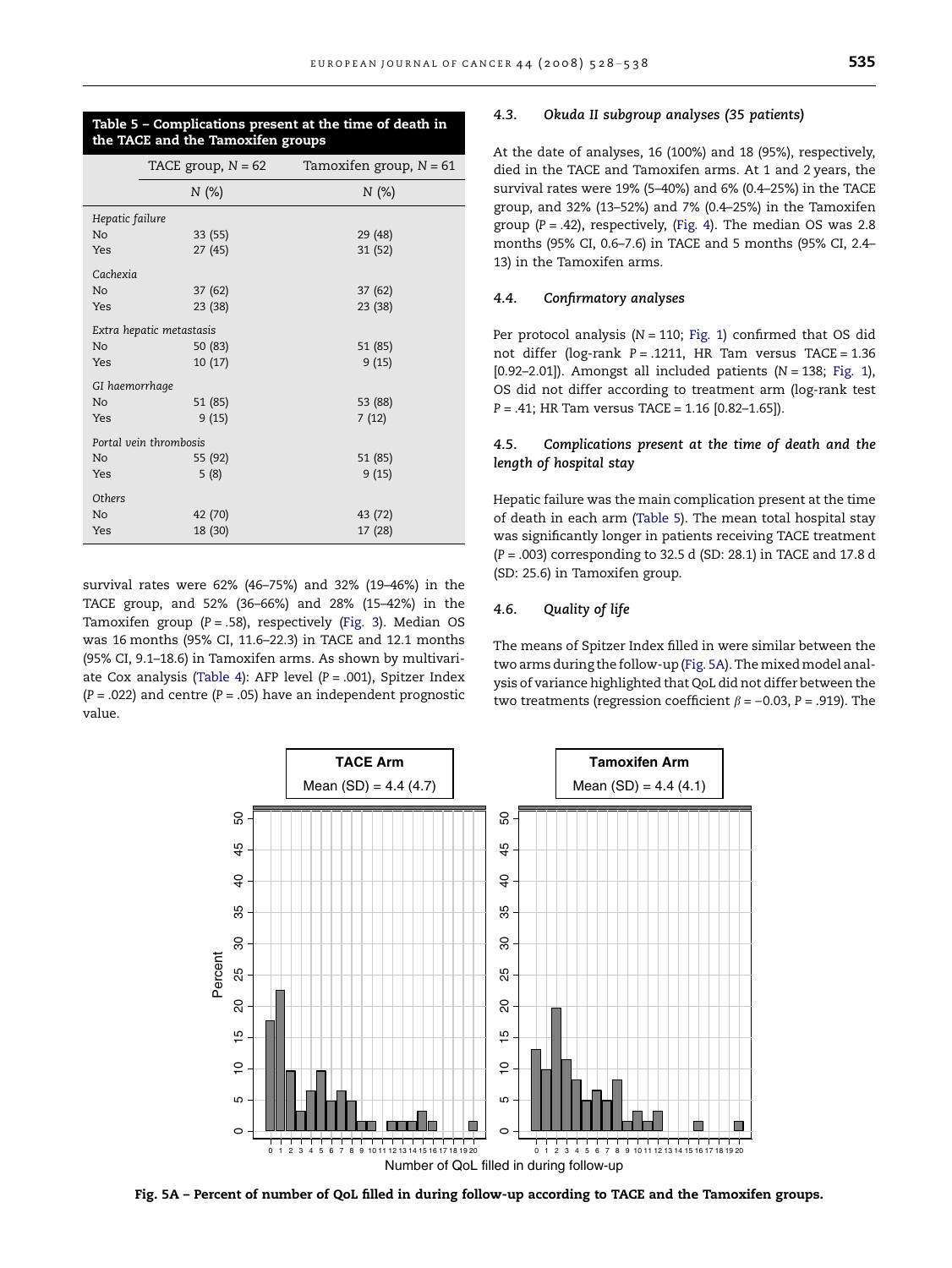

Fig. 5B – Time until definitive quality of life deterioration (Kaplan–Meier estimate) (B) amongst Okuda I and II patients in the TACE and the Tamoxifen groups.

Spitzer Index decreased by 1% at each follow-up whatever treatment modality and Okuda stage ( $\beta$  = -0.10, P = .025). The QoL was lower amongst Okuda II patients  $(\beta = -0.91, P = .007)$ representing a 9% difference of theoretical range score.

The median time until definitive QoL deterioration was 8.1 months [4.1–13.3] in TACE arm and 7 months [3.5–10.6] in Tamoxifen arm  $(P = .07)$  (Fig. 5B).

#### 5. Discussion

This study suggests that TACE improves neither survival nor QoL in patients with well-preserved liver function and Okuda stages I and II.

Our results were not in agreement with the two most recent  $RCT^{8,9}$  $RCT^{8,9}$  $RCT^{8,9}$  and two meta-analysis.<sup>[10,11](#page-9-0)</sup> However, they are consistent with two French trials. $5,7$  The French studies were characterised by a large number of patients with alcohol-induced cirrhosis, whereas the Hong Kong and Barcelona trials included patients with hepatitis B or C virus-induced cirrhosis (Table 6). Furthermore, frequency of hepatic failure following TACE is higher in the French trials, reaching 43% in our study and 60% in the GRETCH study.<sup>[5](#page-9-0)</sup> In contrast, hepatic failure in the Hong Kong and Barcelona trials<sup>8,9</sup> was only observed in 7% and 0% of patients, respectively.

In our study, the number of chemoembolisation sessions was approximately three. It was less than in a trial<sup>[8](#page-9-0)</sup> but similar to that in other RCTs. $5,7,9$  In the Llovet and colleagues study<sup>[9](#page-9-0)</sup>, TACE was delivered after 2 and 4 months, then every 6 months. Thus, the three first courses were delivered in not more than 10 months versus 6 months in our study. If in our trial, TACE was delivered every 2 months, patients were checked for the absence of hepatic insufficiency. The use of a different chemotherapeutic agent might have resulted in a better tolerance and efficacy of TACE; however, there is no evidence that doxorubicin is superior to the epirubicin used in our trial. Otherwise, patients had similar HCC and cirrhosis characteristics, but poorer performance status in our study. This could explain the differences, together with alcoholic aetiology (Table 6), between our results and those of Llovet and colleagues. Antiestrogen therapy was administered in both arms because when our study was initiated, a positive effect on HCC had been reported.<sup>[13,14](#page-9-0)</sup> It was not confirmed later.<sup>[16](#page-9-0)</sup>

The Child-Pugh score and AFP represented the main prognostic factors in our multivariate analyses. Child-Pugh  $score^{32,33}$  $score^{32,33}$  $score^{32,33}$  or CLIP score (which included Child-Pugh)<sup>[34](#page-10-0)</sup> has been already identified as prognostic factor. Amongst Okuda stage I patients, QoL was an independent prognostic factors, as other cancer localisations.<sup>35-37</sup> Our results did not reveal

Table 6 – Main characteristics of cirrhosis and hepatocellular carcinoma (HCC) in the chemoembolisation group of five recent randomised controlled trials (HBV: hepatitis B virus, HCV: hepatitis C virus)

| Trials                       | N  | Cirrhosis         |                    |             | <b>HCC</b>               |             |                                         |
|------------------------------|----|-------------------|--------------------|-------------|--------------------------|-------------|-----------------------------------------|
|                              |    | Frequency (%)     | Child-Pugh<br>A(%) | Etiology    | Multinodular (%)         | Okuda I (%) | Segmental portal<br>vein thrombosis (%) |
| GRETCH, 1995 <sup>5</sup>    | 50 | 92                | 100                | 75% alcohol | 38                       | 94          |                                         |
| Pelletier, 1998 <sup>7</sup> | 37 | 92                | 70                 | 53% alcohol | $\overline{\phantom{0}}$ | 69          | $\mathbf 0$                             |
| Lo, $2002^8$                 | 40 | $\qquad \qquad -$ | 100                | 85% HBV     | 57                       | 47          | 22                                      |
| Llovet, $20029$              | 40 | 100               | 77                 | 82% HCV     | 65                       | 67          | $\mathbf 0$                             |
| FFCD, 2006                   | 62 | 100               | 74                 | 73% alcohol | 68                       | 74          | 11                                      |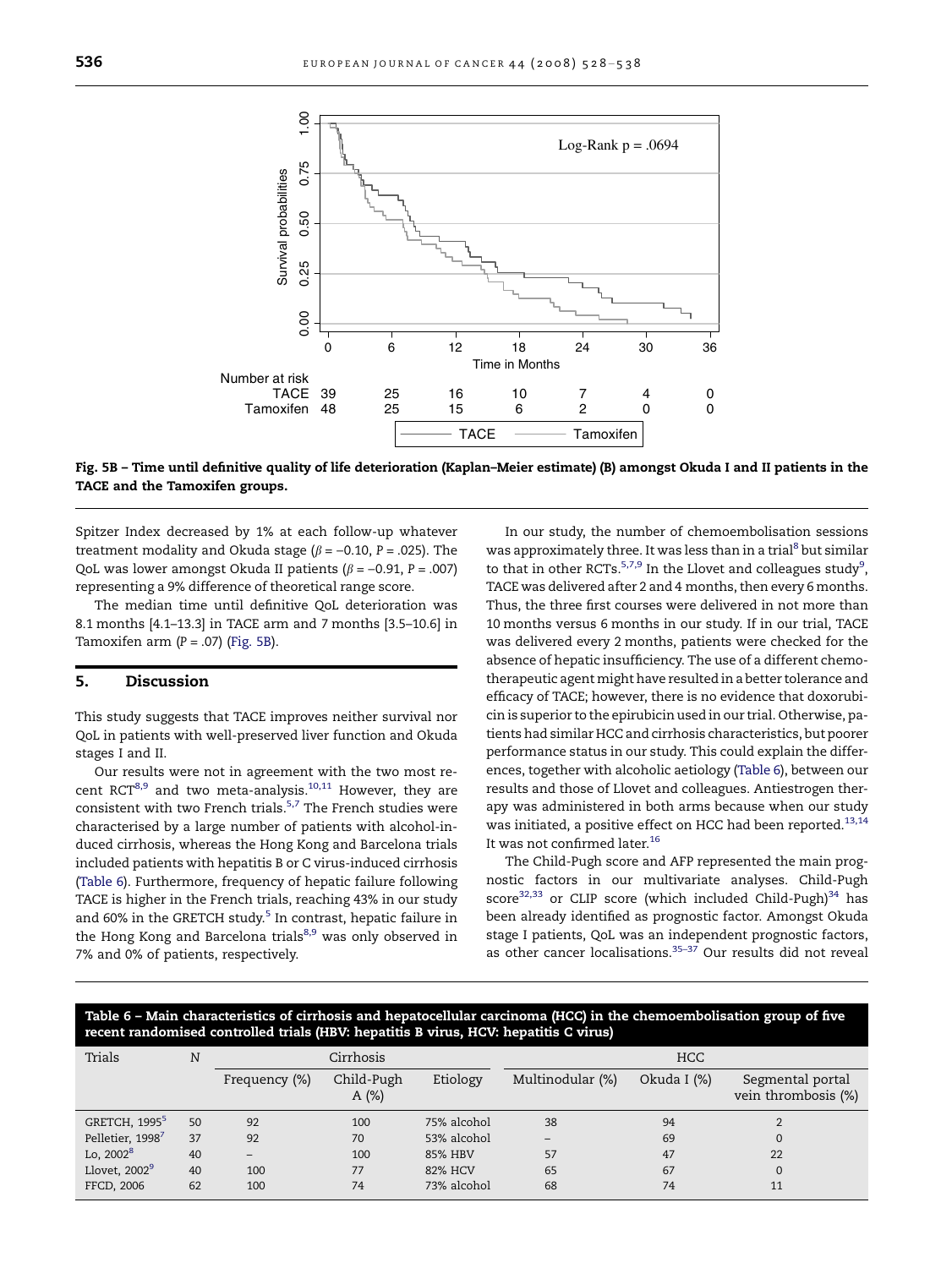<span id="page-9-0"></span>any difference of longitudinal QoL. Despite a moderate correlation with self-appraised QoL<sup>38,39</sup>, Spitzer QoL index was assessed by the patient or the clinician.<sup>21,22</sup> Furthermore, unblinded assessment could have attenuated or exaggerate the difference by the occurrence of response shift and treatment expectations.[39](#page-10-0) In contrast, clinicians can also provide useful QoL data.<sup>[40–42](#page-10-0)</sup> QoL in both arms was probably over estimated[.26,43](#page-10-0) Therefore, the use of time until definitive quality of life deterioration has been proposed $44$  with the hypothesis that drop-out or death is associated with definitive QoL deterioration.

A major strength of our study is the large number of patients. However, achievement of planned statistical power to assess effect of TACE amongst Okuda sub-groups and the large number of patients with non-eligibility criteria had induced a major clinical variability and underlined heterogeneity of TACE practice in French centres. The use of Okuda classification to select patients was not optimal. $32,45$  Recent classifications, e.g. the BCLC,<sup>46</sup> CLIP,<sup>[47](#page-10-0)</sup> GRETCH<sup>[48](#page-10-0)</sup> or the JIS  $32$ score were not available when our protocol was initiated.

In conclusion, our study failed to demonstrate the superiority of TACE in French population with mainly alcoholic HCC aetiology. A meta-analysis including our results should be carried out to quantitatively assess the contribution of this result to the literature on TACE efficacy.

# Conflict of interest statement

None declared.

### Acknowledgements

We thank the following physicians for their participation to this study: S. Agostini (Marseille), F. Audemar (Strasbourg), G. Bommelaer (Clermont-Ferrand), C. Bonny (Clermont-Ferrand), F. Boudghene (Paris), B. Bour (Le Mans), J.P. Cercueil (Dijon), W. Chbeir (Le Mans), S. Dohin (Le Mans), G. Debillon (Orléans), B. Gollentz (Belfort), M. Grand (Reims), M. Guillot (Bourgoin-Jallieu), P. Hillon (Dijon), J.L. Jouve (Dijon), D. Krause (Dijon), J.L. Legoux (Orléans), C. Legrand (Nantes), G. Lepeu (Avignon), F. Lerat (Nantes), F. Locatelli (Strasbourg), C. Marcus (Reims), C. Milan (Dijon), A. Minello (Dijon), L. Poincloux (Clermont-Ferrand), S. Rossanino (Avignon), J.J. Raabe (Metz), P. Sauvet (Metz), J.F. Seitz (Marseille), L. Stoll (Strasbourg), B. Szal (Strasbourg), G. Uhl (Strasbourg), P. Weinling (Metz) and J.J. Wenger (Strasbourg). We are indebted to Mrs C. Choine, F. Guiliani, M. Moreau and C. Girault for the management of the data. FFCD was partly supported by grants from the Ligue Nationale contre le Cancer and the Association de Recherche contre le Cancer for this trial.

## REFERENCES

1. Bruix J, Sherman M, Llovet JM, et al. Clinical management of hepatocellular carcinoma. Conclusions of the Barcelona – 2000 EASL conference. J Hepatol 2001;35:421–30.

- 2. Bruix J, Llovet JM. Prognostic prediction and treatment strategy in hepatocellular carcinoma. Hepatology 2002;35:524–9.
- 3. Lin DY, Liaw YF, Lee TY, Lai CM. Hepatic arterial embolization in patients with unresectable hepatocellular carcinoma – a randomized controlled trial. Gastroenterology 1988;94:453–6.
- Pelletier G, Roche A, Ink O, et al. A randomized trial of hepatic arterial chemoembolization in patients with unresectable hepatocellular carcinoma. J Hepatol 1990;11:181–4.
- 5. Groupe d'Etude et de Traitement du Carcinome Hépatocellulaire. A comparison of lipiodol chemoembolization and conservative treatment for unresectable hepatocellular carcinoma. New Engl J Med 1995;332:1256–61.
- 6. Bruix J, Llovet JM, Castells A, et al. Transarterial embolization versus symptomatic treatment in patients with advanced hepatocellular carcinoma: results of a randomized, controlled trial in a single institution. Hepatology 1998;27:1578–83.
- 7. Pelletier G, Ducreux M, Gay F, et al. Treatment of unresectable hepatocellular carcinoma with lipiodol chemoembolization: a multicenter randomized trial. J Hepatol 1998;29:129–34.
- 8. Lo CM, Ngan H, Tso WK, et al. Randomized controlled trial of transarterial lipiodol chemoembolization for unresectable hepatocellular carcinoma. Hepatology 2002;35:1164–71.
- Llovet JM, Real MI, Montana X, et al. Arterial embolisation or chemoembolisation versus symptomatic treatment in patients with unresectable hepatocellular carcinoma: a randomised controlled trial. Lancet 2002;359:1734–9.
- 10. Camma C, Schepis F, Orlando A, et al. Transarterial chemoembolization for unresectable hepatocellular carcinoma: meta-analysis of randomized controlled trials. Radiology 2002;224:47–54.
- 11. Llovet JM, Bruix J. Systematic review of randomized trials for unresectable hepatocellular carcinoma: chemoembolization improves survival. Hepatology 2003;37:429–42.
- 12. Geschwind JF, Ramsey DE, Choti MA, Thuluvat PJ, Huncharek MS. Chemoembolization of hepatocellular carcinoma. Results of a metaanalysis. Am J Clin Oncol 2003;26:344–9.
- 13. Elba S, Giannuzzi V, Misciagna G, Manghisi OG. Randomized controlled trial of tamoxifen versus placebo in inoperable hepatocellular carcinoma. Ital J Gastroenterol 1994;26:66–8.
- 14. Martinez-Cerezo FJ, Tomas A, Donoso L, et al. Controlled trial of tamoxifen in patients with advanced hepatocellular carcinoma. J Hepatol 1994;20:702–6.
- 15. Nowak AK, Stockler MR, Chow PKH, Findlay M. Use of tamoxifen in advanced-stage hepatocellular carcinoma. A systemic review. Cancer 2005;103:1408–14.
- 16. Barbare JC, Bouché O, Bonnetain F, et al. Randomized controlled trial of tamoxifen in advanced hepatocellular carcinoma. J Clin Oncol 2005;23:4338–46.
- 17. Pugh RNH, Murray-Lyon IM, Dawson JL, Pietroni MC, Williams R. Transection of the oesophagus for bleeding oesophageal varices. Br J Surg 1973;60:646–64.
- 18. Okuda K, Ohtsuki T, Obata H, et al. Natural history of hepatocellular carcinoma and prognosis in relation to treatment. Cancer 1985;56:918–28.
- 19. Taves DR. Minimization: a new method of assigning patients to treatment and control groups. Clin Pharmacol Ther 1974;15:443–53.
- 20. Spitzer WO, Dobson AJ, Hall J, et al. J Chron Dis 1981;34:585–97.
- 21. Anderson RT, Aaronson NK, Wilkin D. Critical review of the international assessments of heath-related quality of life. Qual Life Res 1993;2:369–95.
- 22. Sloan JA, Loprinzi CL, Kuross SA, et al. Randomized comparison of four tools measuring overall quality of life in patients with advanced cancer. J Clin Oncol 1998;16:3662–73.